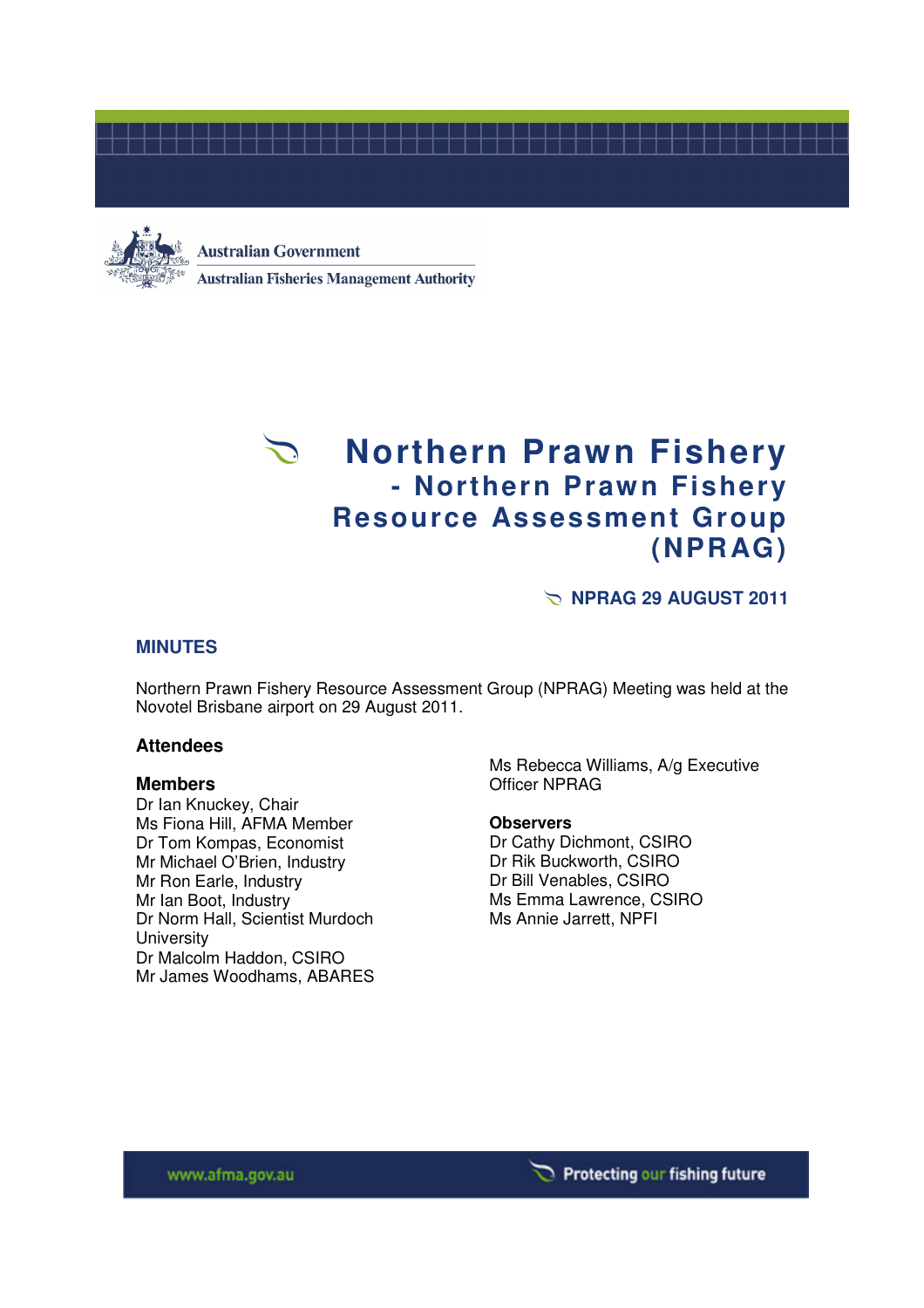

**Australian Government Australian Fisheries Management Authority** 

# **Preliminaries**

## **Agenda item 1.1 Welcome**

The Chair opened the meeting at 9:00am and welcomed all members and observers. He advised that the primary purpose of the meeting was to discuss: the model for predicting a Total Allowable Catch (TAC) for Banana Prawns; the Harvest Strategy for the NPF under output controls; and the draft report for the Strategic Assessment of the fishery.

## **Apologies**

Apologies were received from Dr Rodrigo Bustamente (CSIRO) and Dr Trevor Hutton (CSIRO).

## **Agenda item 1.2 Adoption of agenda**

Members adopted the agenda with no change.

## **Agenda item 1.3 Adoption of minutes of May NPRAG meeting**

The final draft minutes from NPRAG May 2011 were accepted as a true and accurate record of the last meeting pending some minor edits and clarification of the discussion on the relationship between Blue Endeavour Prawns and Brown Tiger Prawns.

#### **Action NPRAG August 2011: 1 (NPRAG EO)**

Minutes of NPRAG May 2011 to be amended as advised at the meeting.

#### **Actions arising from previous minutes**

| <b>Person responsible</b>                              | <b>Description of ACTION item</b>                                                                                                                         | <b>Deadline</b>                                                                                                                                          |
|--------------------------------------------------------|-----------------------------------------------------------------------------------------------------------------------------------------------------------|----------------------------------------------------------------------------------------------------------------------------------------------------------|
| 1. NPRAG EO                                            | Minutes of NPRAG October 2010 to be<br>amended as advised at the meeting.                                                                                 | Complete                                                                                                                                                 |
| 2. Dr Bustamente,<br>Mike O-Brien and<br>Melissa Brown | For CSIRO, industry and AFMA to liaise on<br>contacting SEWPaC to try and get a copy of the<br>draft MPA shapefiles to CSIRO to run through<br>the model. | Carry over. The<br>shapefiles have been<br>released and there is a<br>90 day window for<br>submissions. NPFI will<br>discuss this with Dr<br>Bustamente. |
| 3. Dr Hutton                                           | For Dr Hutton to follow up on providing the<br>information relating to Action item 8 to Simone<br>Valle de Souza.                                         | Complete                                                                                                                                                 |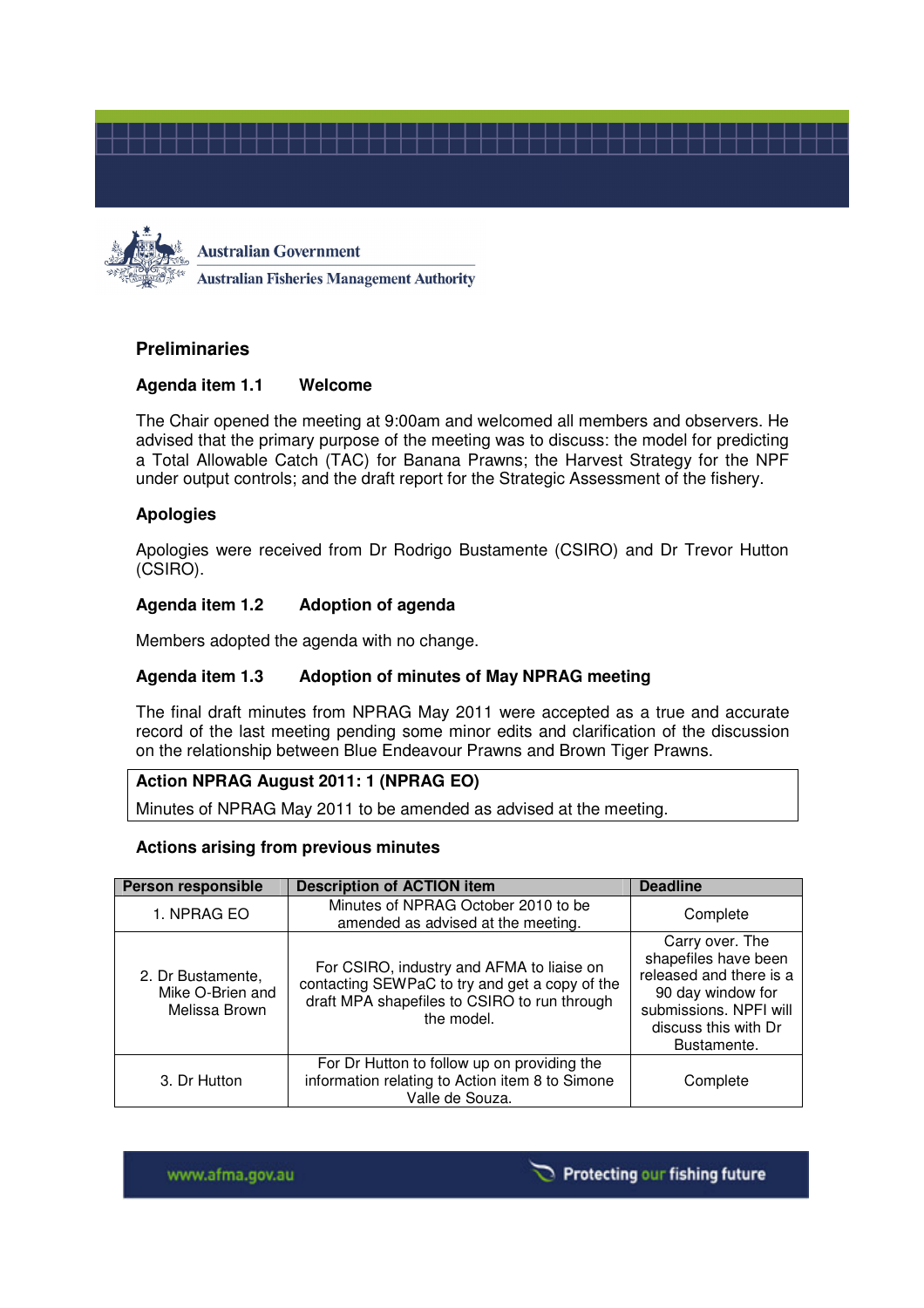| 4. NPRAG EO                                    | Follow up with Rob Kenyon and Michelle Burford<br>to check if the new proposal for the TRaCK<br>project presented at the last NPRAG meeting<br>has been accepted or rejected by FRDC and to<br>assess if a letter of support from NOMRAC is<br>required.                   | Complete                                                    |
|------------------------------------------------|----------------------------------------------------------------------------------------------------------------------------------------------------------------------------------------------------------------------------------------------------------------------------|-------------------------------------------------------------|
| 5. Fiona Hill                                  | To review the agreement with Queensland in<br>relation to trawl fishing in the Gulf and feed this<br>information into the consultation process with<br>the Northern Territory.                                                                                             | Complete                                                    |
| 6. Dr Cathy Dichmont<br>and assessment<br>team | The MSE showed that the stock would not hit<br>the limit reference point in the 7 year projection.<br>As such the NPRAG requested that the stock be<br>simulated to hit the limit reference point to<br>assess how it recovers from that point (i.e. crash<br>the stocks). | Complete. Wording<br>change from 'made' to<br>'simulate'    |
| 7.Dr Tom Kompas                                | To investigate the use of an inter-annual<br>variability factor and a value that might be<br>appropriate.                                                                                                                                                                  | Carry over no progress                                      |
| 8. Dr Rik Buckworth,<br><b>AFMA</b>            | To produce accurate timelines needed for both<br>the assessment (Dr Buckworth), including the<br>dates when data is required for the assessment,<br>and for management for the TAC setting<br>process.                                                                     | Complete. Addressed<br>at agenda item 9 at<br>this meeting. |
| 9.Dr Tom Kompas                                | To look at sensitivity tests around fuel and<br>prawn prices.                                                                                                                                                                                                              | Complete                                                    |
| 9a. NPRAG Chair                                | To send a letter to the Chair of NORMAC<br>outlining the outputs of the assessment model<br>state that to achieve MEY an effort increase will<br>need to occur in the fishery, and the preliminary<br>results of the analysis conducted by Dr Deng.                        | Complete                                                    |
| 10. Dr Cathy Dichmont                          | Update the Harvest Strategy in line with<br>comments provided by the NPRAG in this<br>agenda item and the MSE agenda item. To<br>remove king prawns from the Harvest Strategy.                                                                                             | Complete                                                    |
| 11. NPRAG EO                                   | Check Milton et al report to ensure that the<br>mean ABC's are what is recommended as the<br>ABC for each species and report back to<br>NPRAG.                                                                                                                             |                                                             |
| 12. AFMA                                       | Review if there is a catch sharing arrangement<br>for squid between the Commonwealth and<br>Northern Territory for squid.                                                                                                                                                  | Complete.                                                   |
| 13. NPRAG                                      | To supply Matt Barwick with more detailed<br>comments on the observer data collection<br>protocols out-of-session.                                                                                                                                                         | Complete                                                    |
| 14. NPRAG                                      | To supply NPRAG EO with comments on the<br>NPF strategic assessment out-of-session.                                                                                                                                                                                        | To be discussed at<br>Agenda item 8<br>NPRAG August 2011    |

The NPRAG discussed Action item 2. The NPRAG noted that the shapefiles for the proposed MPAs in the North have now been released by the Department of Sustainability, Environment, Water, Populations and Communities (SEWPaC). The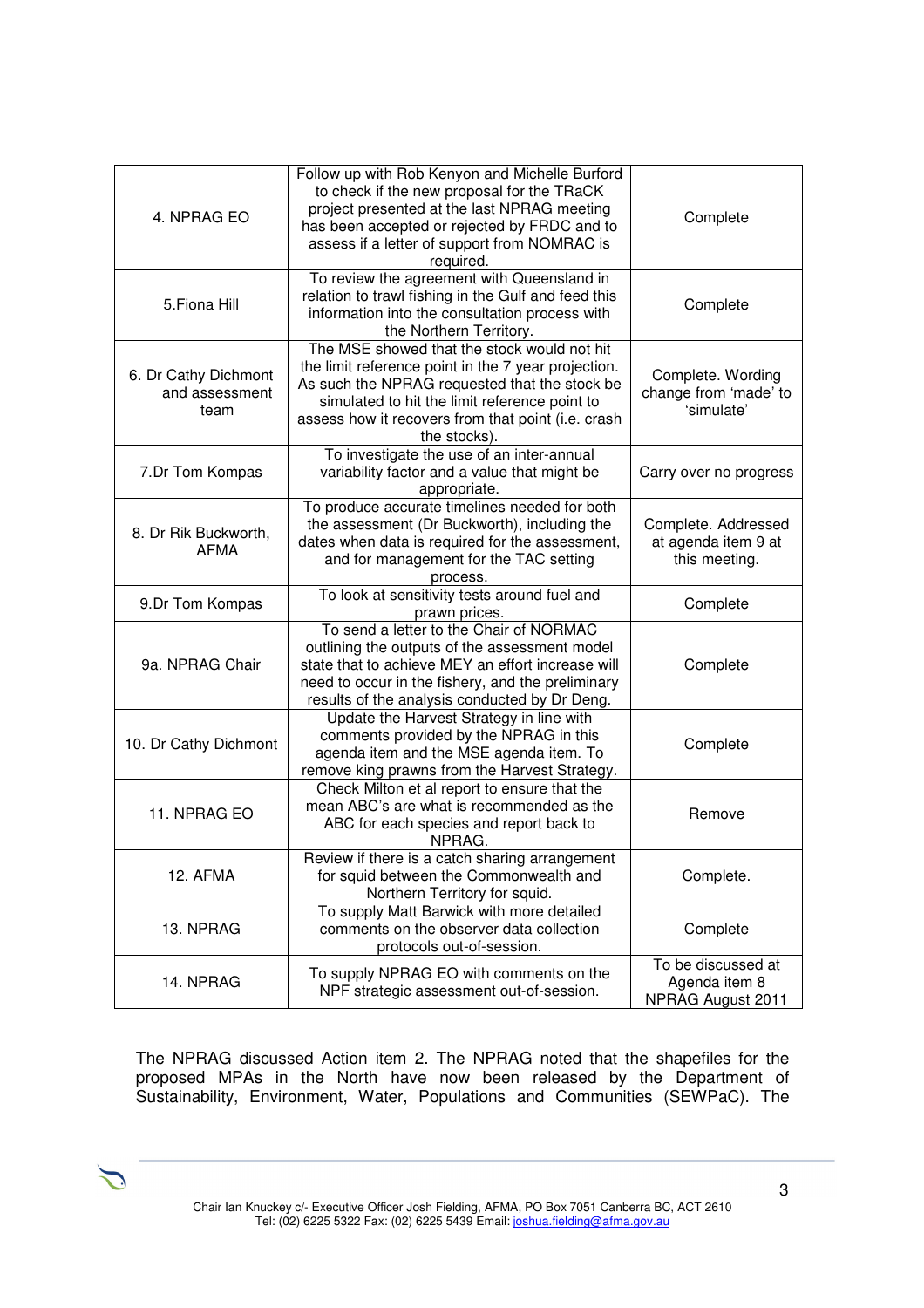Northern Prawn Fishing Industry Pty Ltd (NPFI) advised that they needed to discuss the merits of running the shapefiles through the CSIRO model as there are costs involved.

# **Action NPRAG May 2011: 2 (NPFI)**

NPFI to discuss the possibility of running the draft MPA shapefiles through the CSIRO model with Dr Rodrigo Bustamente from CSIRO.

Action item 7 is incomplete and will be carried over.

## **Action NPRAG May 2011: 3 (Dr Kompas)**

To investigate the use of an inter-annual variability factor and a value that might be appropriate.

Action item 9 is complete and Dr Kompas will send the results of the tests to NPRAG members out-of-session.

## **Action NPRAG May 2011: 4 (Dr Kompas)**

To circulate the results from sensitivity tests around fuel and prawn prices to NPRAG members out-of-session.

The NPRAG discussed action item 12 in detail. Northern Territory fisheries have enquired about how catch limits are set for squid by the Commonwealth as this is a developmental fishery in the Northern Territory. AFMA has investigated and found that there is no formal catch sharing agreement between Northern Territory fisheries and the Commonwealth for squid. The NPRAG concluded that no further action was required on this issue at this point in time.

## **Action NPRAG May 2011: 5 (Ms Hill)**

To circulate a summary of the correspondence between AFMA and NT fisheries regarding catch sharing arrangements for squid to NPRAG members out-of-session.

Action item 13, to provide Matt Barwick with more detailed comments on the observer data collection protocols out-of-session is complete, however the Chair requested that Ms Jarrett provide the NPRAG with an update on the tender process.

#### **Action NPRAG May 2011: 6 (Ms Jarrett)**

To circulate an update on the tender process to NPRAG members out-of-session.

## **Agenda Item 2. Industry Report (Michael O'Brien and Ron Earl)**

#### Banana Prawns

Industry reported that red-leg banana prawn fishing in the Joseph Bonaparte Gulf has been disappointing to date, with small catches reported. Given the low volume of preliminary catches, effort has been low at around three to four vessels and catches are ranging from U15-U25 to U10-U20.

Mr Boot advised that they had fished two sets targeting red-legs, 7 days in the first set and 10 days in the second set, with an average of about 15 tonnes for both sets. Catch sizes were disappointing comprising mostly of U15 and a small percentage of U10s. The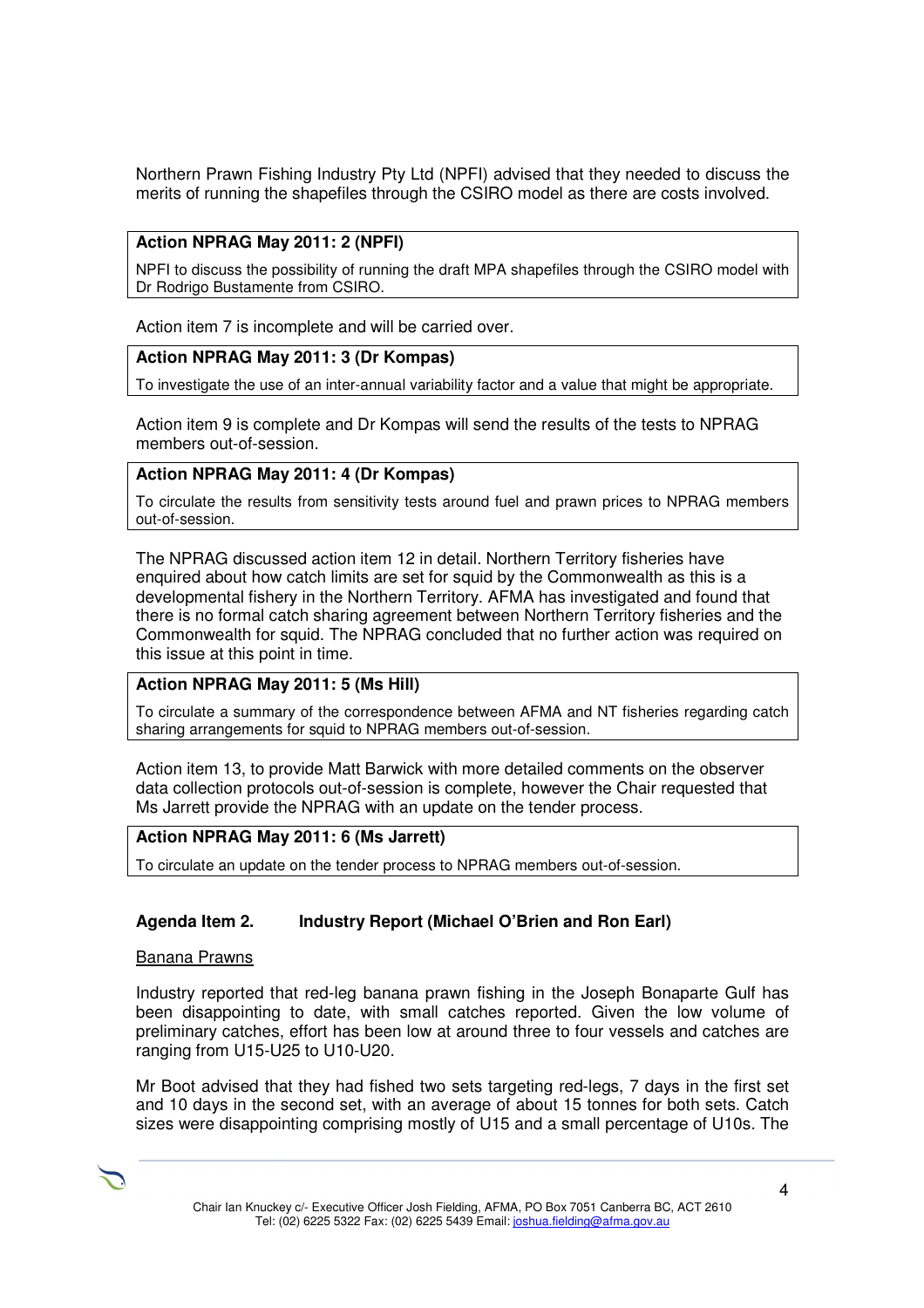weather has been fair this year so vessels will stay for a third set. Fuel prices have improved with the net price being about 88 cents out of Darwin.

In the Gulf of Carpentaria, the wet season has been good and so has the banana prawn fishing season, although cold weather towards the end of the season meant a disappointing finish. Catches exceeded the last trigger point for banana prawns, resulting in the season being extended for a further two weeks. Mr O'Brien advised that all vessels ended fishing with five to six days of the season still to go.

Prices for banana prawns have been disappointing, due largely to the strong Australian dollar but also to the supermarkets holding product, which is driving prices down. Supermarkets have been buying prawns at one to two dollars cheaper than last year and Woolworths are advertising specials of \$12.88 per kilo. Mr O'Brien feels as though the "keeping prices down" strategy of the two big supermarkets Coles and Woolworths, is also affecting industry profits. For example, usually fishers hold U15 banana prawns for the Christmas market but for the past two years the U15 have not sold well because the supermarkets have U10-20 at around \$14.00 per kilo.

Mr Earle advised that there are some positives to the supermarkets buying up a large proportion of the catch, as the markets have tightened a little bit which in turn lifts prices. Mr Earle also added that he believed that this was also compounded by the fact that the East Coast prawn fisheries have not produced well this year.

#### Tiger Prawns

The Tiger Prawn season has not begun well as the weather has been cold and rough. Industry advised that catches of tiger prawns are about fifty percent down on the last season. Vessels are catching more Banana Prawns and Endeavour Prawns and some locations are yielding better Endeavour Prawn catches than Tiger Prawns. Although the quality of the prawns is good, industry feel that they are catching too many small (U9- U12 and U13-U15) with approximately ten percent of the catches U8s. There is a lack of Tiger Prawns north of Mornington. Industry advised that increasing fuel prices and lower than average catches will put pressure on industry between now and December.

There was some discussion over the possible reasons behind the poor catches, with some suggesting that colder than normal waters could be affecting the catchability of Brown Tiger Prawns. The NPRAG also noted that prawn fisheries around Australia and in Indonesia are not performing well at the moment and this could be due to environmental factors such as cold and rough weather.

Due to the poor catches of Brown Tiger Prawns, industry is hoping catches of Grooved Tiger Prawns kick in soon. Industry feel that there are no tools in the current Harvest Strategy that adjust for such fluctuations in catchability of different prawn species and they are having to be more reactive than proactive. The RAG noted that the model can account for changes in catchability.

The NPRAG noted that the pre-season survey showed that Tiger Prawn recruitment was good in February but the mid-year survey indicated no great abundance. Dr Dichmont stated that there is no indication that there is a stock issue. Dr Buckworth advised the RAG that he had looked at on the impacts of temperature on catch rates in the 80s and that the relationship was not linear. The general consensus was that temperature mostly

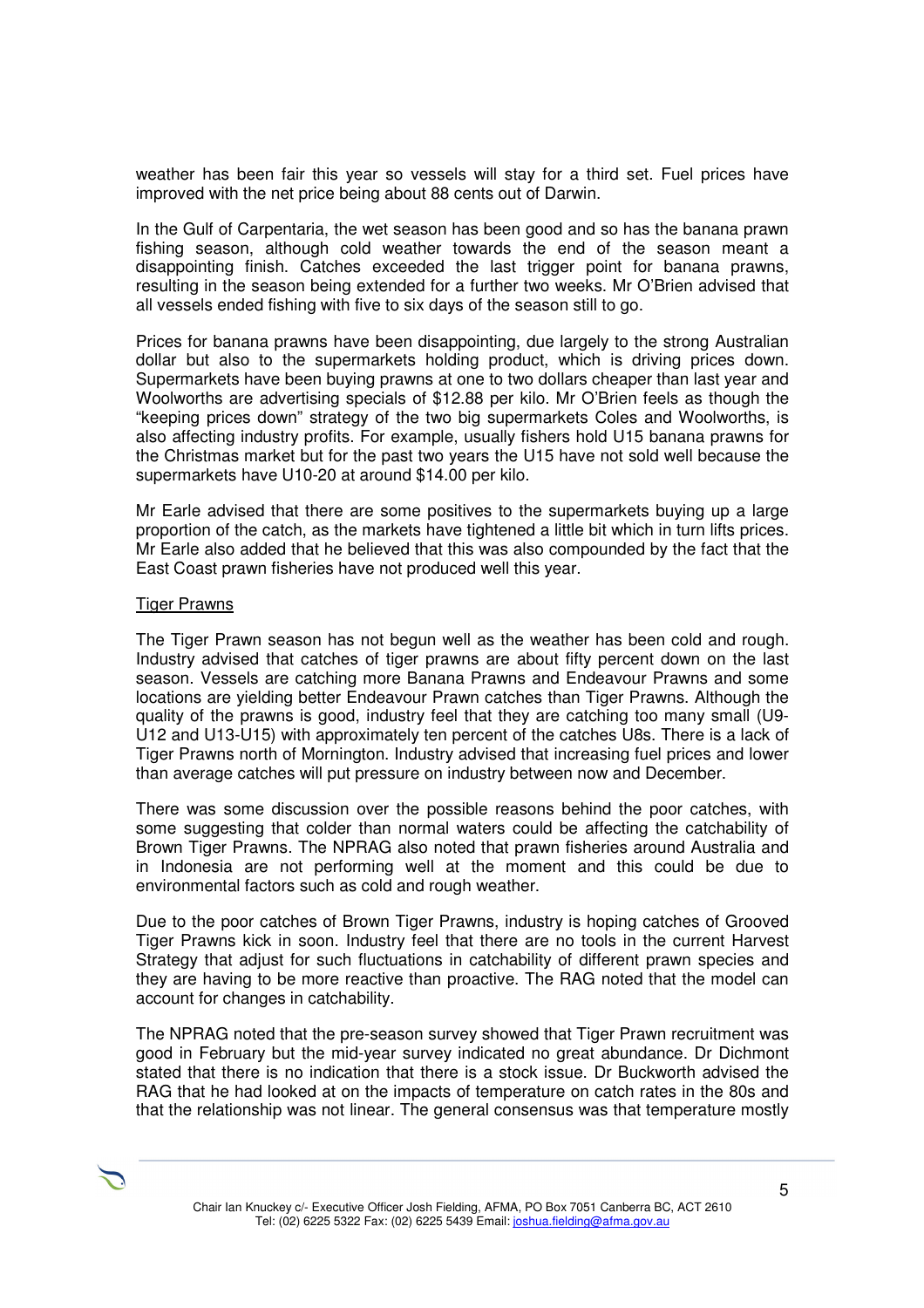affects catchability and only has an impact on growth if the cold waters are experienced when the prawns are juveniles.

The NPRAG noted the industry report and the problems the fishery is currently experiencing. Given that there is no indication of a stock issue and the difficulties are associated with market fluctuations and environmental factors, no further action will be taken by the NPRAG.

## **Agenda item 3. Managers Report (Ms Hill)**

#### Pre-season survey

The NPRAG noted that the pre-Tiger Prawn season survey was undertaken in late June/early July. Bubble plots were produced based on the outcomes of the survey and were provided to industry and made available on the AFMA website prior to the start of the Tiger Prawn Season.

The results from the 2011 assessment recommended an increase in the level of effort in the fishery, meaning an increase in the length of headrope that can be towed. Through consultation with the Northern Prawn Fishery Management Advisory Committee (NORMAC), the NPRAG and the Northern Prawn Fishing Industry Pty Ltd (NPFI) it has been decided to increase the value of gear Statutory Fishing Rights to 9 cm for twin gear and 8.1 cm for quad, triple and twin tongue gear. The AFMA Commission has agreed to the increase in effort for the NPF out of session in July 2011.

## Bug size limit

Following advice received from the NPRAG and NORMAC, AFMA has decreased the minimum size limit for bugs. The new minimum legal size limit for bugs is 60 mm carapace width, replacing the old size limit of 75 mm. As well as the lowering of the minimum size limit there is also a 100 t catch trigger limit in place for bugs. If this limit is reached in a season then further analysis will be done to ensure that there are no sustainability concerns with the take of bugs in the fishery. The size and sex of bugs caught will be monitored through the Crew Member Observer program and the AFMA Scientific Observer Program. Industry believes that smaller bugs are still marketable and increases competitiveness with overseas imports.

#### **Bycatch and Discard Workplan**

The NPRAG noted that the current Bycatch and Discard Workplan is under review. A working group was convened in June 2011 where the future needs for the NPF were discussed. NPFI arranged for a skipper to be in attendance, which was very beneficial to the process. A lot of the discussion focused around extension of information on Bycatch Reduction Devices available to industry and the potential for AFMA to have an education role in providing this information to industry. AFMA is currently finalising the revised Bycatch and Discard Workplan based on the outcomes of the workshop. AFMA is working with CSIRO on finalising the list of species highlighted through the recent Sustainability Assessment for Fishing Effects (SAFE) assessment, which will be included in the Workplan. The draft Workplan will be distributed to NORMAC and NPFI for comment prior to finalisation.

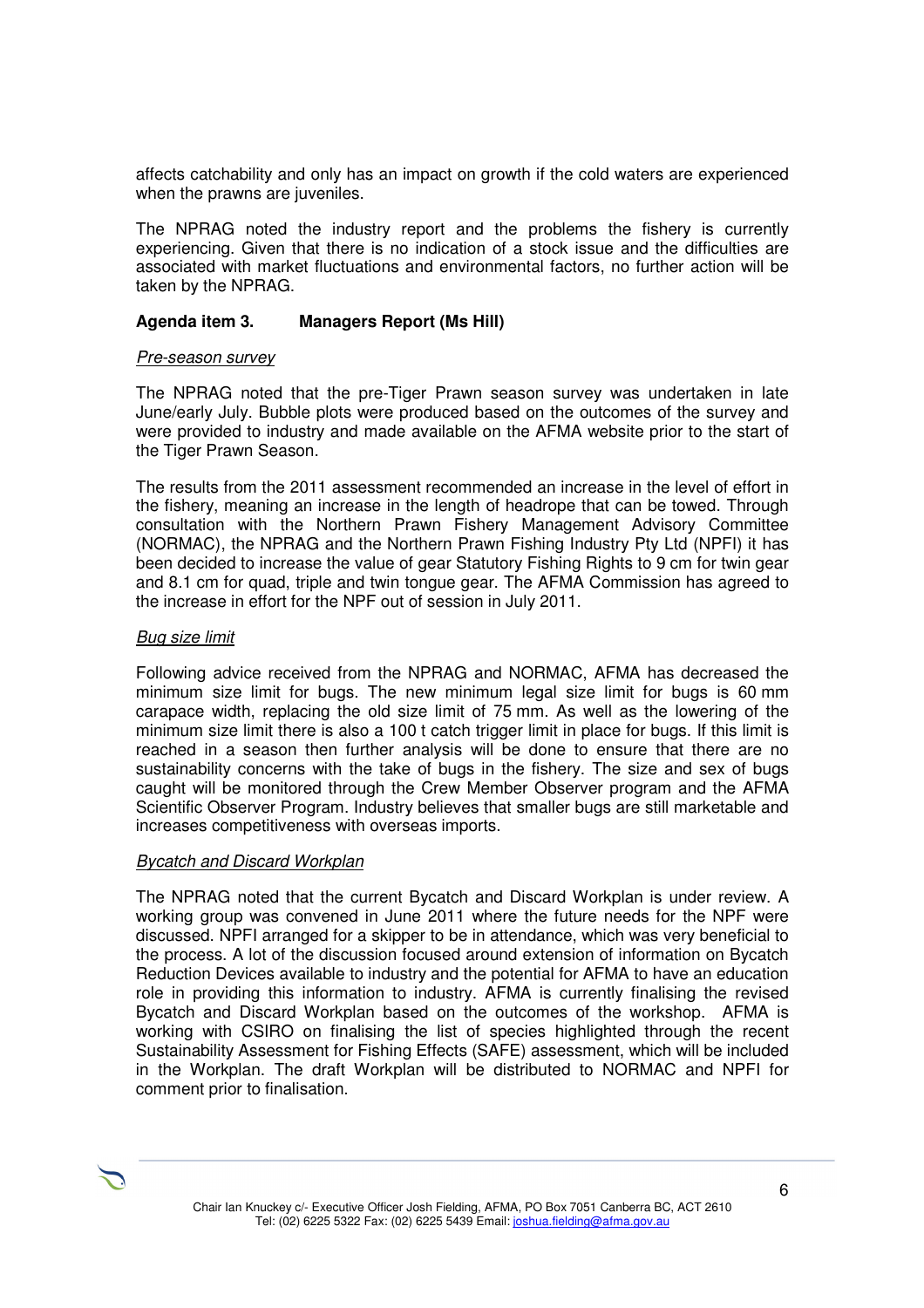The NPRAG noted that the AFMA Bycatch Section has received funding from Caring for our Country, where the main focus will be extension and education related to Bycatch Reduction Devices. The NPF will be one of the focus fisheries, and the Bycatch Section are planning on working with company representatives as well as skippers and crew over the next 12 months.

## Ecological Risk Management

AFMA is also reviewing the NPF Ecological Risk Management (ERM) plan, based on the outcomes of the SAFE assessment undertaken earlier in 2011. AFMA is working with CSIRO on finalising the list of species highlighted through the recent SAFE assessment, after which the revised ERM will be distributed to NORMAC and NPFI for comment.

## **Action NPRAG August 2011: 7 (Ms Hill)**

To circulate the draft Ecological Risk Management plan to the NPRAG for comment.

## Summary of catches – 2011 so far

The table below summarises catches for the 2011 season up to mid-August 2011.

| <b>Species Name</b>  | Catch Weight (kg) |  |
|----------------------|-------------------|--|
| White banana prawns  | 6,875,110         |  |
| Red-leg banana prawn | 157,121           |  |
| Tiger Prawn          | 13,718            |  |
| Endeavour Prawn      | 588               |  |
| Moreton Bay Bugs     | 461               |  |
| Bugs                 | 193               |  |
| Squids               | 103               |  |
| Total                | 7,047,294         |  |

## E-monitoring

The draft report from the electronic monitoring project in the NPF was sent to the Fisheries Research and Development Corporation (FRDC) on 1 July 2011. The updated draft included additional analysis of discards during the 2011 Banana Prawn season, which was recommended by NORMAC. The next FRDC milestone is 1 September 2011 – for submission of the final NPF trial report. However, the FRDC reviewer was away for most of July and as such there may be some delays in FRDC providing comments to AFMA. With this in mind, it is likely that there will be some delay to the final submission of the report.

## **Action NPRAG August 2011: 8 (Ms Hill)**

To circulate the draft report from the electronic monitoring project in the NPF to NPRAG and NPFI for final review before final submission.

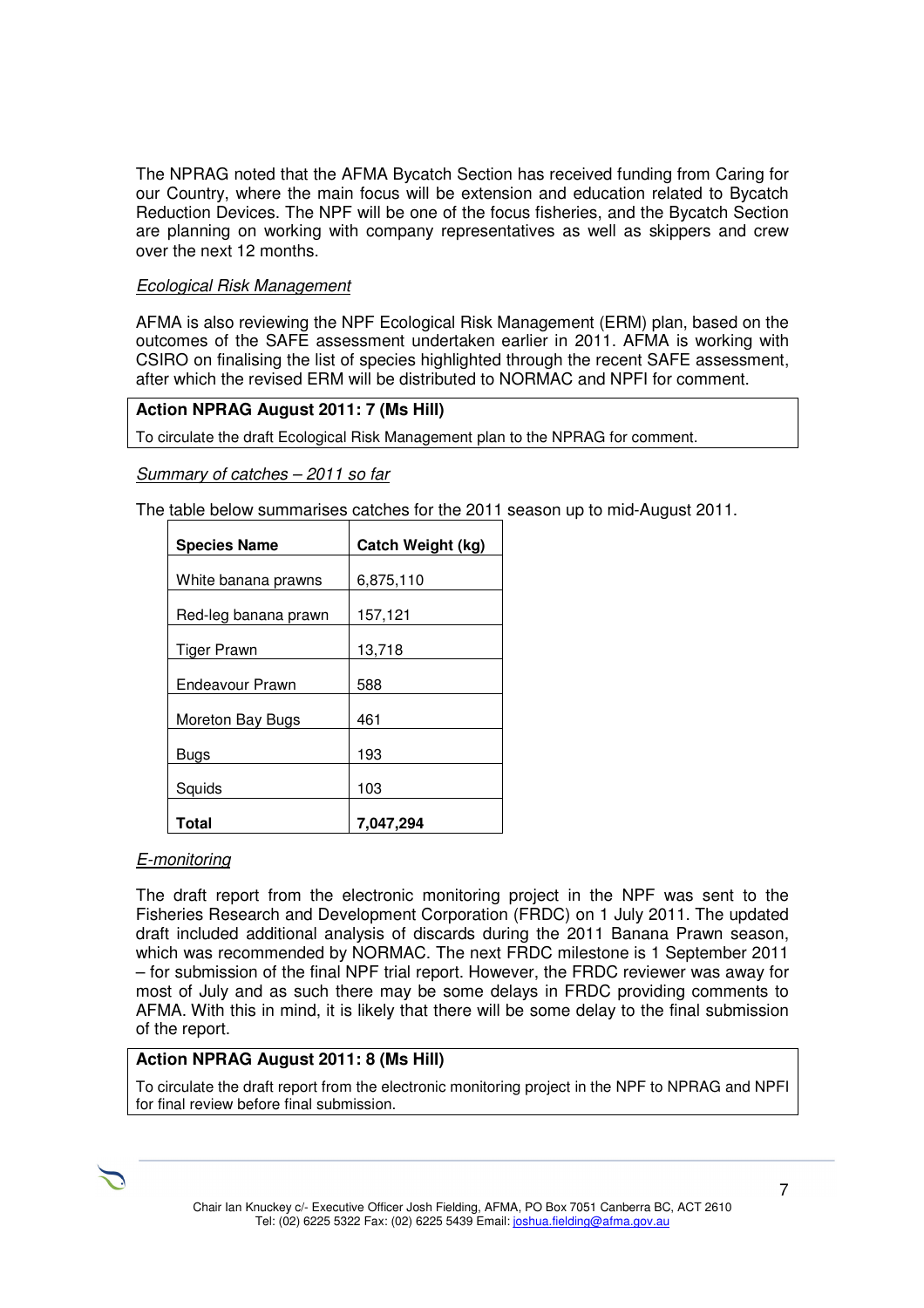## Marine Bioregional Planning

A draft Marine Bioregional Plan and a Commonwealth marine reserve network proposal for the North Marine Region were released by the SEWPaC for public consultation on 23 August 2011. The draft MPAs will be available for public comment for 90 days during which everyone is encouraged to make a formal submission. The consultation period will conclude on Monday 28 November 2011. Industry is concerned that fishers at sea will not be able to submit their comments given the short public consultation period. The NPFI also felt that meetings on the draft MPAs between SEWPaC and industry were not very beneficial as SEWPaC did not seem very understanding of the issue.

# **Action NPRAG August 2011: 9 (NPFI)**

To write to SEWPaC regarding the issue of the short public consultation period, highlighting the issue it presents to industry at sea and requesting further consultation with industry on the matter.

There was also concern from industry regarding the proposed Mornington Island marine reserve. SEWPaC have revised the past years of data and are confident that this Marine Protected Area will be confirmed given the low levels of catch. However, industry have not fished in the area over the past ten years as they have been trying to rebuild the stock, so believe that the lack of catch history is not indicative of a lack of interest in fishing the area.

## **Action NPRAG August 2011: 10 (Ms Hill)**

To contact SEWPaC and request that further meetings are held in Cairns for industry regarding Marine Bioregional Planning and implications for the NPF.

## **Agenda item 4 and 5. Common Banana Prawn Project**

#### Presentation

Dr Venables gave a presentation regarding Prediction of the Common Banana Prawn Potential Catch in Australia's Northern Prawn fishery. The model is used to predict the potential catch in any given season no later than 1 March.

There are nine Common Banana Prawn Total Allowable Catch (TAC) regions and each of these regions can be associated with a number of rainfall basins, usually river catchments. These river catchments are important as the species is strongly influenced by environmental factors such as river flow. River flow would be the best indication of Banana Prawn catches in the predictive model but the data is very difficult to collect and would not be available in time to set the TAC. Rainfall data is the only reliable information that can be gathered in time to set the TAC and so is the main input to the model.

Two types of model have been explored: the weighted model and the unweighted model. The unweighted model assumes that the fishing fleet will find all available Banana Prawns and will catch most of them; therefore, effort is determined by abundance. The weighted model assumes that effort is not always sufficient to catch most of the available product, although the larger the fleet, the more likely it is that they will.

As it is difficult to determine the stock recruitment relationship for Banana Prawns, a common input in Stock Assessments, it is necessary to build a model for potential catch in the first step to setting a TAC for the species. Total annual catch is used as a surrogate for potential catch. Under the unweighted model, this is always reliable. Under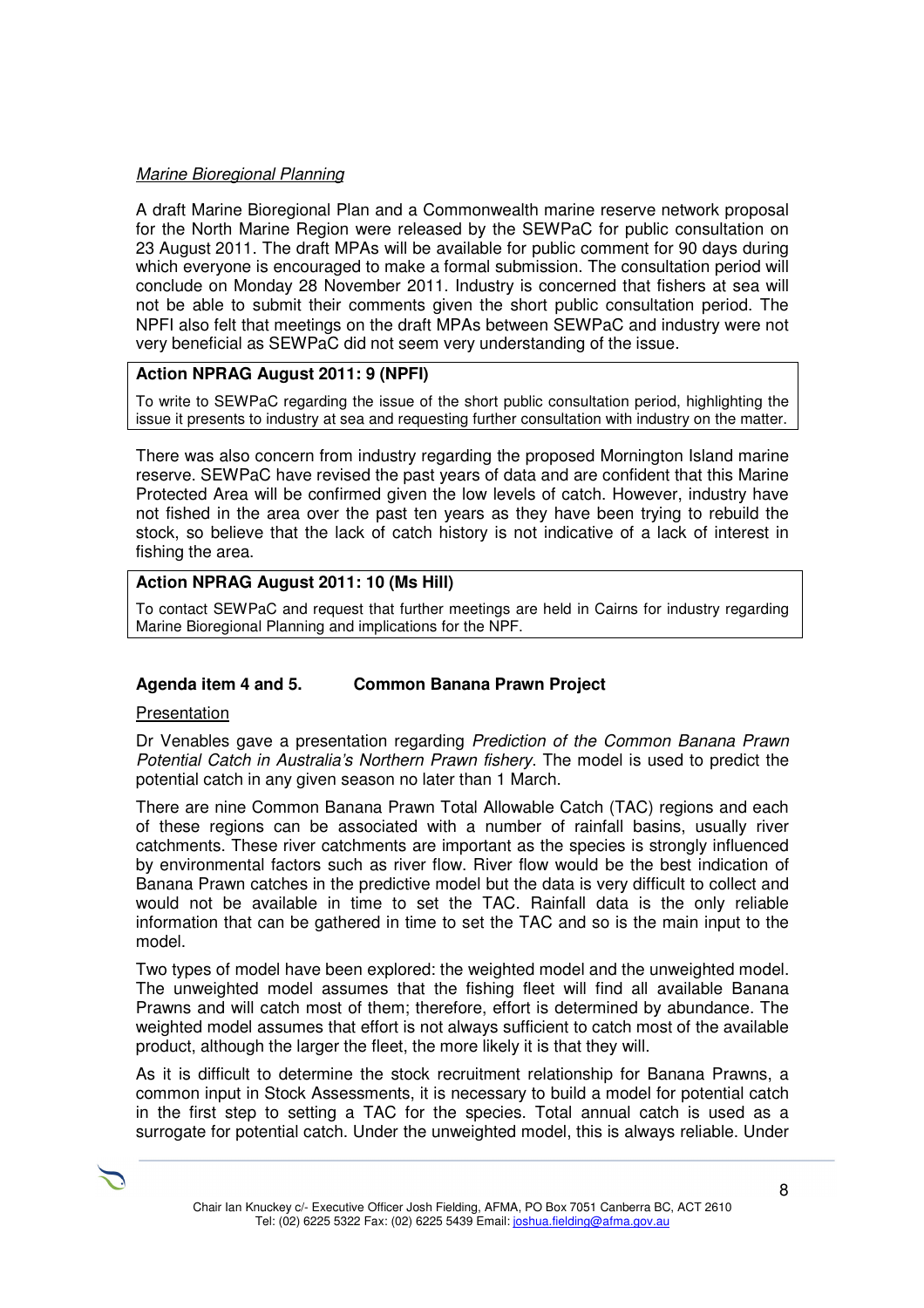the weighted model this is most reliable where effort is high, which is where the model needs to fit well.

Model predictions need to be made in early February before the Banana Prawn season begins, so input data needs to be available then. The models use daily rainfall totals, translated into two numbers representing rainfall for the six months prior to the end of February and six months prior to the end of November. These numbers are used as a catch predictor in each basin. The models also allow for a constant annual proportional change increase or decrease termed the "year effect" which essentially describes a simple trend effect over years).

The NPRAG noted model predictions for the 2011 Banana Prawn season. In some cases, the weighted model proved more accurate than the unweighted model and Dr Venables indicated that the weighted model would be the preferred model to use, given that it does not just rely on effort being an indicator of abundance. Both models found it difficult to accurately predict catch in some areas, such as South Groote and Weipa. In general, the results from the models were very positive, providing a reasonably accurate prediction of overall Banana Prawn catch.

Industry advised that the North Groote region has a limited fishing season, and that they believed future models should account for this. Dr Venables advised this would only improve the estimates in the unweighted model.

#### **Discussion**

The NPRAG supported Dr Venables' model as the best available option to predict the available catch of Banana Prawn but noted that further refinement of the model is needed. The NPRAG also noted that the model itself cannot set a TAC and that the model outputs would be used to develop control rules to set a TAC for the species. Therefore, the NPRAG agreed that the following steps should be taken:

1. The highest priority is to undertake uncertainty analysis to determine a reliability estimate for the model

2. Undertake a basin assessment to ensure that they are the most appropriate.

3. Thirdly, the NPRAG will need to develop and discuss control rules to include in the NPF Harvest Strategy. This would include determining the price elasticity for Banana Prawns (find the dependence between catch and price). Dr Kompas advised that this information would be readily available and the calculations easy to perform.

To undertake this further work, the NPRAG suggested applying for assistance through the FRDC Tactical Research Fund (TRF). Maximum funding available through the TRF is \$75,000. It was suggested that CSIRO and Dr Kompas develop a detailed research proposal detailing the costing of proposed further work, such as uncertainty analysis and price elasticity, for submission.

Dr Venables offered his assistance with this proposal and the undertaking of any further work, noting he could not be a Principal Investigator but could assist as a post-retirement research fellow with CSIRO. The NPRAG accepted this offer.

#### **Action NPRAG August 2011: 11 (Ms Lawrence, Dr Hutton and Dr Kompas)**

To prepare a TRF research proposal for further work on the Banana Prawn predictive model and prices elasticity for banana prawns. Dr Venables to assist.

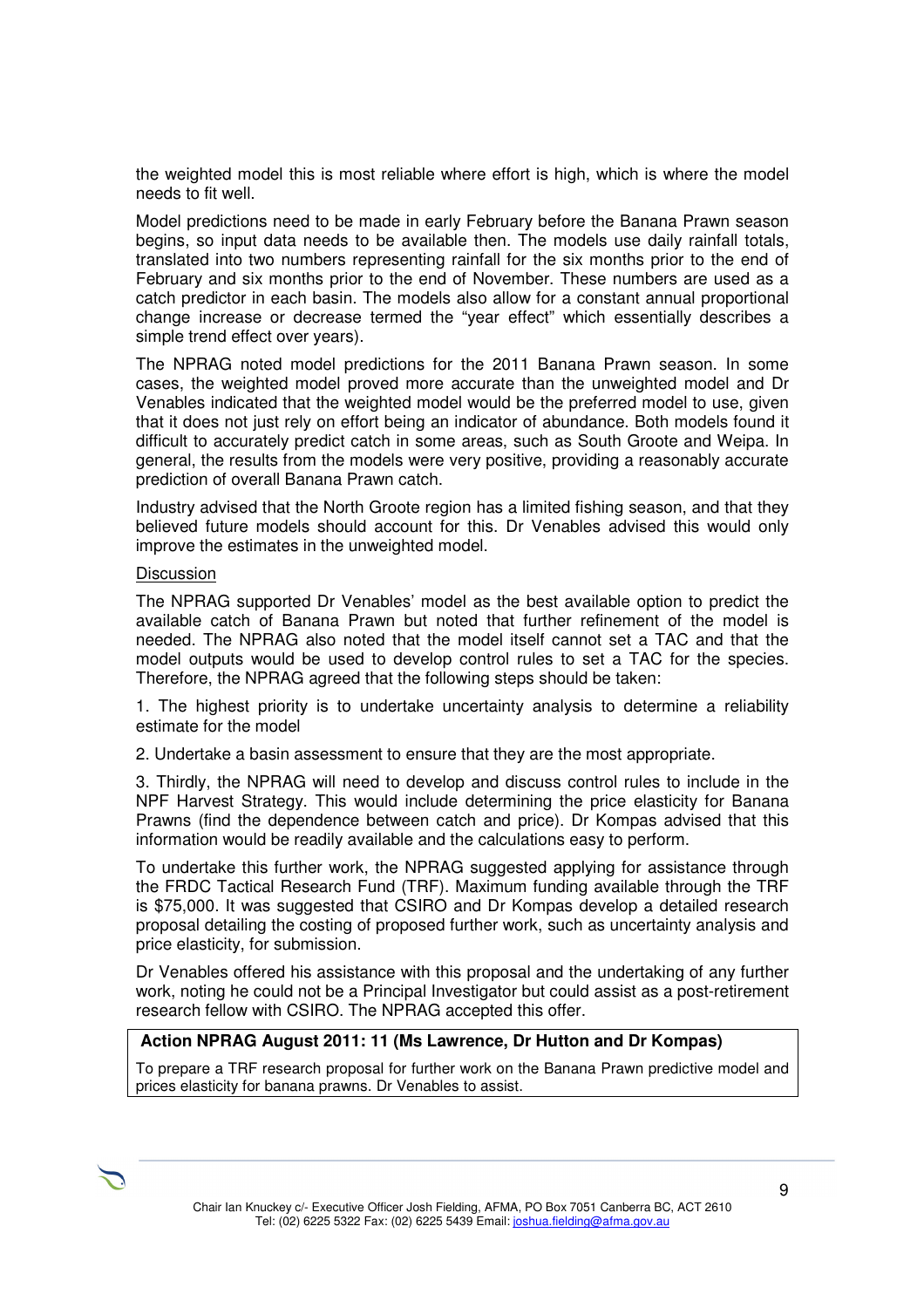Ms Jarrett requested that the 2011 predicted catches and updated information on the rainfall/climate (SILO) information) be presented to NORMAC at their next meeting in September.

# **Action NPRAG August 2011: 12 (Ms Lawrence, Dr Hutton and Dr Kompas)**

To present updated 2011 Banana Prawn catch predictions and rainfall/SILO information to NORMAC in September.

The NPRAG also discussed the availability of rainfall data in the Gulf of Carpentaria and noted an update from Ms Lawrence regarding Integrated Marine Observing System (IMOS), Bureau of Meteorology (BOM) and CSIRO data. Ms Lawrence informed the NPRAG that BOM rainfall data from the limited sites is interpolated by DERM to produce more complete rainfall data. This data is then downloaded by CSIRO to use in the predictive model. CSIRO also pay for this data so if AFMA decides to run the model without using CSIRO, AFMA would need to liaise with Department of Environment and Resource Management (DERM) (Queensland Climate Change Centre of Excellence) regarding cost of access.

The NPRAG noted that the big point of difference from the first presentation on the banana prawn model given at the June 2011 NORMAC was that the availability of rainfall data is no longer a limiting factor to the models success.

Industry raised concerns with the rainfall data points, as some areas could be relying on only a few stations to feed information to BoM. They felt as though isolated areas in the Gulf of Carpentaria would have limited gauges, and this could have a large impact on the models ability to successfully predict Banana Prawn catches. Dr Venables did not see this as a big issue, as he doesn't believe that more data points would improve the indices.

The NPRAG also discussed the usefulness of the survey data given that the survey is designed for Tiger Prawns. There is also an issue regarding whether survey data would be available in time to input into the model and whether or not:

- a) it needs to be included in the model;
- b) further analysis of the survey data is needed to improve its usefulness;

c) the survey needs to be amended to specifically collect Banana Prawn information in February

The NPRAG agreed that further analysis of the survey data should be undertaken, which could be included under funding from the TRF. Any decision to amend the survey design or exclude the data from the model would happen after further analysis has occurred.

# **Agenda item 6 and 7. Harvest Strategy under output controls**

The NPRAG discussed the draft NPF Harvest Strategy. After further comments have been incorporated, the document will be presented to the Harvest Strategy workshop in September. Dr Dichmont advised that the Harvest Strategy project is now complete but the Harvest Strategy itself will continue to evolve, in particular, the issue of Banana Prawn quota will need to be included once the method to set the TAC has been finalised. The Harvest Strategy will be handed to AFMA for custodianship and any further changes after the September workshop will need to be included in the document by AFMA. The Harvest Strategy is due to be submitted to the AFMA Commission by the end of September.

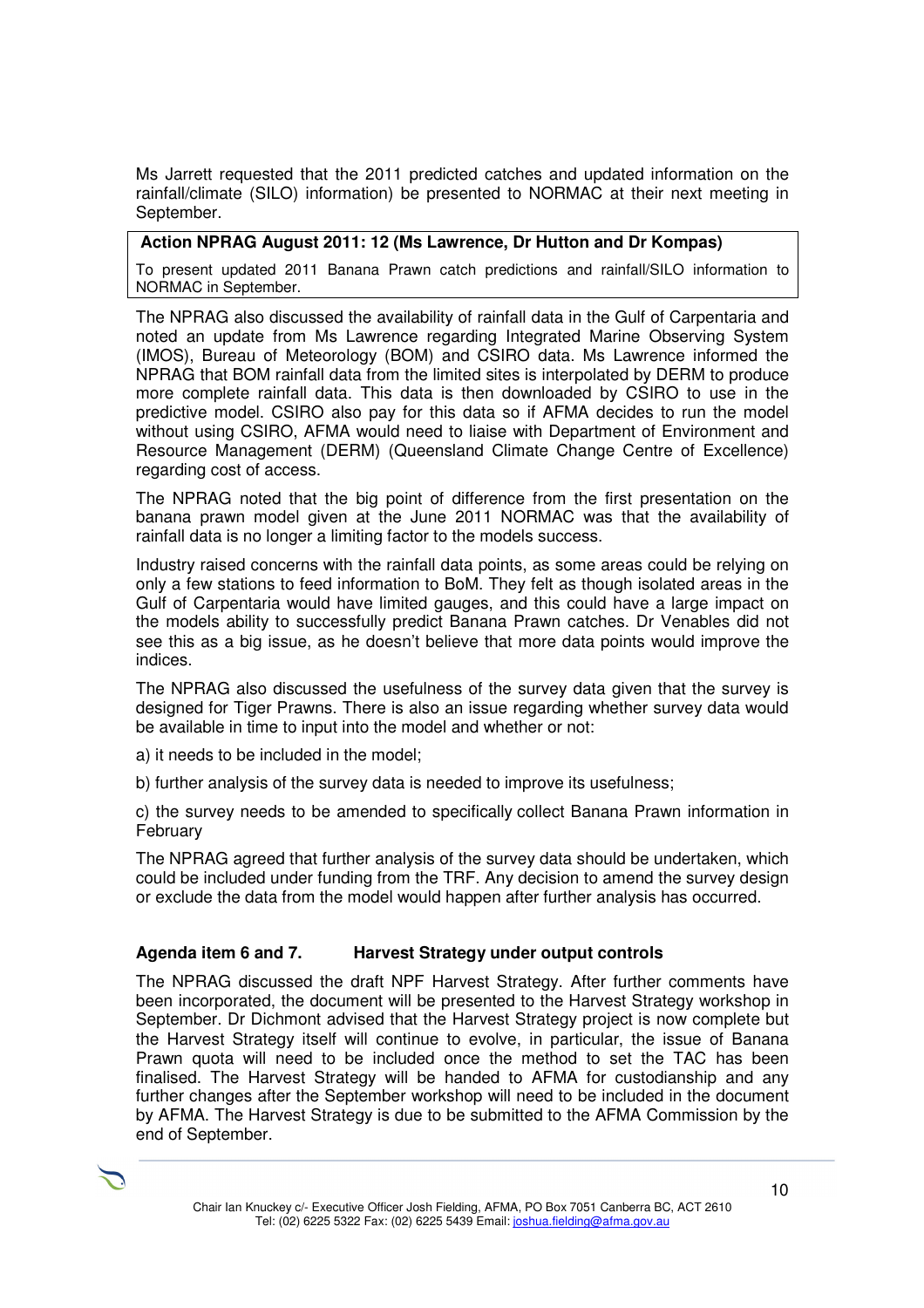#### Tiger Prawns

Dr Dichmont advised that, contrary to what is currently in the NPRAG minutes from the May meeting, Blue Endeavour Prawns are linked with Brown Tiger. This section of the minutes will need to be edited to reflect this.

The NPRAG discussed the options available for setting a TAC for Tiger Prawns in the first year of quota management in the NPF. The NPRAG unanimously agreed that at the beginning of quota management the TAC set should be the one the figure that comes out of the bioeconomic model, as opposed to a method which gradually increases to this point over several years.

The NPRAG discussed the issue of what control rule to implement once  $B_{LM}$  is met for Blue Endeavour Prawns. The Management Strategy Evaluation (MSE) has indicated that it would be rare, and would also take a long time, to trigger  $B_{LIM}$  (the five year moving average). With the fishery in such a poor state over a number of years, it is highly likely that management and industry would be implementing measures to mitigate the situation before  $B_{LM}$  was reached. The NPRAG agreed that the likelihood of reaching  $B<sub>LM</sub>$  for Blue Endeavour Prawns is very low.

Catching Blue Endeavour Prawns is inevitable when targeting Brown Tiger Prawns given the relationship between the two species. As such, the Harvest Strategy will require that if  $B_{LM}$  was reached for Blue Endeavour Prawns, fishing for Brown Tiger prawns would also have to stop. The NPRAG noted that this scenario would be best managed via spatial closures, as there are problems associated with other options such as having a catch limit on a quota species.

Another option discussed was to include all possible options in the Harvest Strategy and then run an assessment for each if  $B_{LM}$  is even reached and there is a need for action:

- First response: spatial closure
- Second response: temporal closure
- Third response: a mixture of spatial and temporal closures

Dr Dichmont highlighted that even if  $B<sub>LM</sub>$  has not been reached, the control rules within the Harvest Strategy help the fishery to keep from reaching  $B_{LM}$ .

The NPRAG discussed decision rule number five which states that 'else if the most recent spawning stock size index for one of the Tiger Prawn species is above the LRP but below  $S_{MSY}$  for two years in a row, the number of weeks that the fishery is open is reduced using the most recent stock index relative to  $S_{MSY}$ ...' The NPRAG requested that the 'two most recent years' are used instead.

## Banana Prawns

NPRAG noted that  $B_{LIM}$  has not previously been set for this species as the six week season and trigger limits allow for adequate escapement, which protects the species. The NPRAG noted that this may change after the method for setting a TAC has been finalised.

The NPRAG discussed the timing of the spatial and temporal closures and agreed that 'the season will not start earlier than the  $15<sup>th</sup>$  March and will not finish later than  $15<sup>th</sup>$ June'. Dr Dichmont also suggested that a decision rule could be added to state that 'if the Tiger Prawn season extends beyond the mid-year closure then Banana Prawn

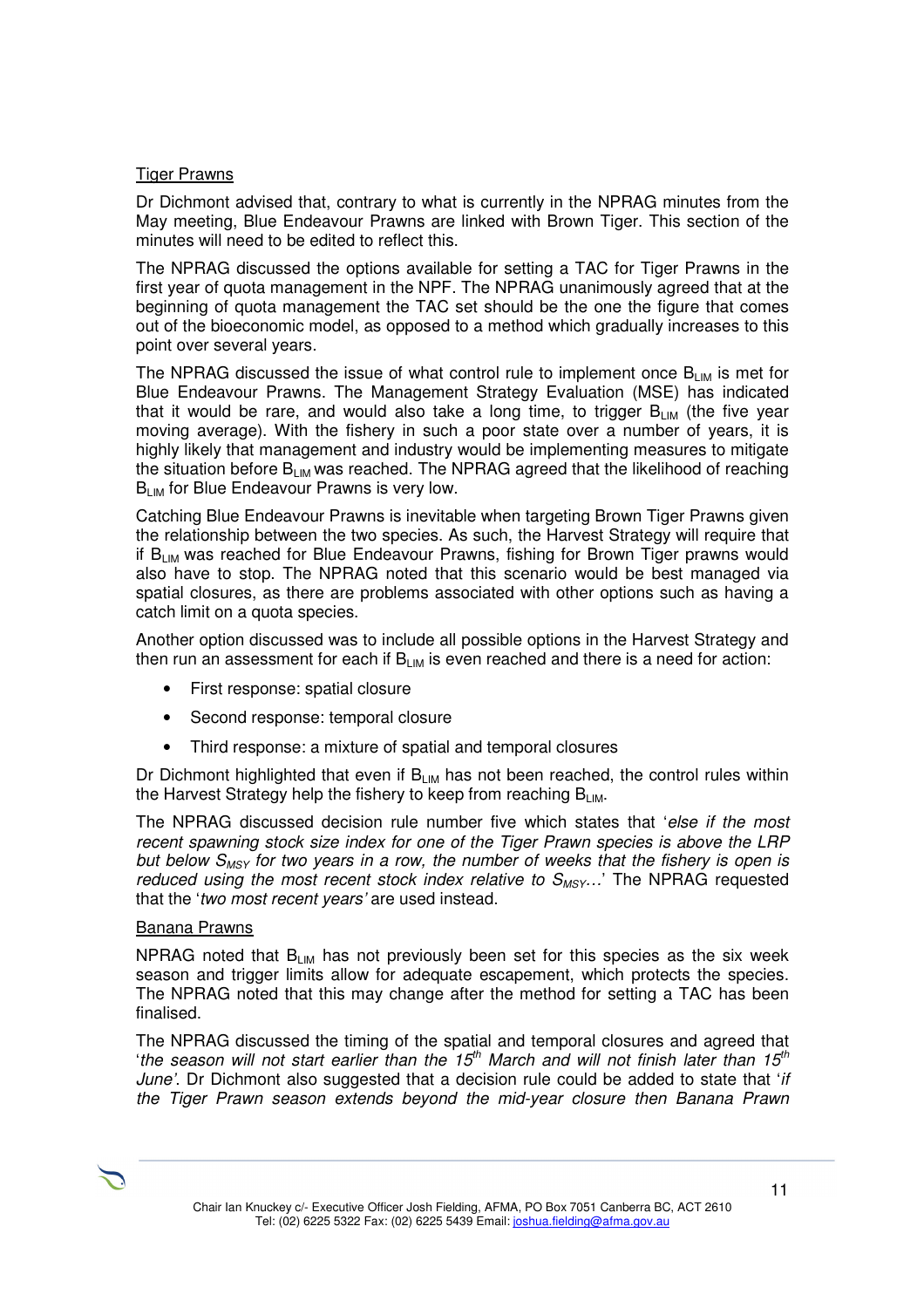fishing will not be stopped'. It was noted that NORMAC had agreed to an end date of 15<sup>th</sup> June for the Banana Prawn season.

A temporal closure and TAC is necessary for the Banana Prawn fishery as it is a multispecies fishery and Tiger Prawns still need to be covered by a TAC for the fist season.

#### Red-legged Banana Prawns

The NPRAG noted that a request from Industry has been made that the limit reference point for Red-legged Banana Prawns be aligned with that for Tiger and Endeavour Prawns. Dr Dichmont advised that the lead researcher on the red-legged banana prawn model, Dr Plaganyi-Lloyd, has advised against this given the uncertainty in the assessment, which means that a more precautionary approach is required.

The NPRAG discussed the decision rules for Red-legged Banana Prawns, in particular, what actions would be taken if the trigger limit was reached.

There are two options:

1) set TAC based on the assessment and have a precautionary LRP; OR

2) be more precautionary setting the TAC (policy is clear – can't have targeted fishing) and have a more relaxed LRP.

Given the natural variability of the activity in the JBG, having a two year rule before a closure is triggered would account for natural troughs in the fishery in certain years. This would ensure a repeated low catch rate would be needed before a response is required as low catch rates for two consecutive years signifies a bigger problem than a one year anomaly.

The NPRAG agreed that two consecutive years of being below  $B_{LM}$  would have to occur before the fishing for the target species stopped, effectively setting a TAC for the target species as zero. The zero TAC would be in place for one year and then re-open under the stock assessment predicted TAC. It was noted that reducing the TAC for the redlegged banana prawns to zero would still allow fishing for other species to occur.

Given the data used in the assessment is based on Catch per unit of Effort (CPUE), industry voiced concern that if fishing stops for a season under the decision rule, then the continuity of CPUE data would be lost. They are concerned that this would affect the stock assessment and make it difficult to determine when to re-open fishing for the target species. The NPRAG concluded that if the decision rule is triggered and the fishery is closed for a year, the stock assessment would indicate what level to reopen it as the base line TAC has been set by the NPRAG.

Another way to address the concern of missing data is for the Harvest Strategy to allow for research fishing for the target species in the period of closure. This would allow for restricted fishing to continue under a research permit, which would carry specific conditions such as the need to tag and record data on each catch. Details such as the catch limit that may be set on research fishing do not need to be included in the Harvest Strategy but would be discussed by the NPRAG if the situation arises.

In summary, the NPRAG agreed that the Harvest Strategy should outline the following:

After the TAC for the target species is set, if the biomass falls below 20 percent of virgin biomass, then the TAC will be lowered in response and targeted fishing will continue. If, in the second year of fishing, the stock remains below 20 percent of the virgin biomass, the TAC for the target species will be set at zero, with the option for research fishing

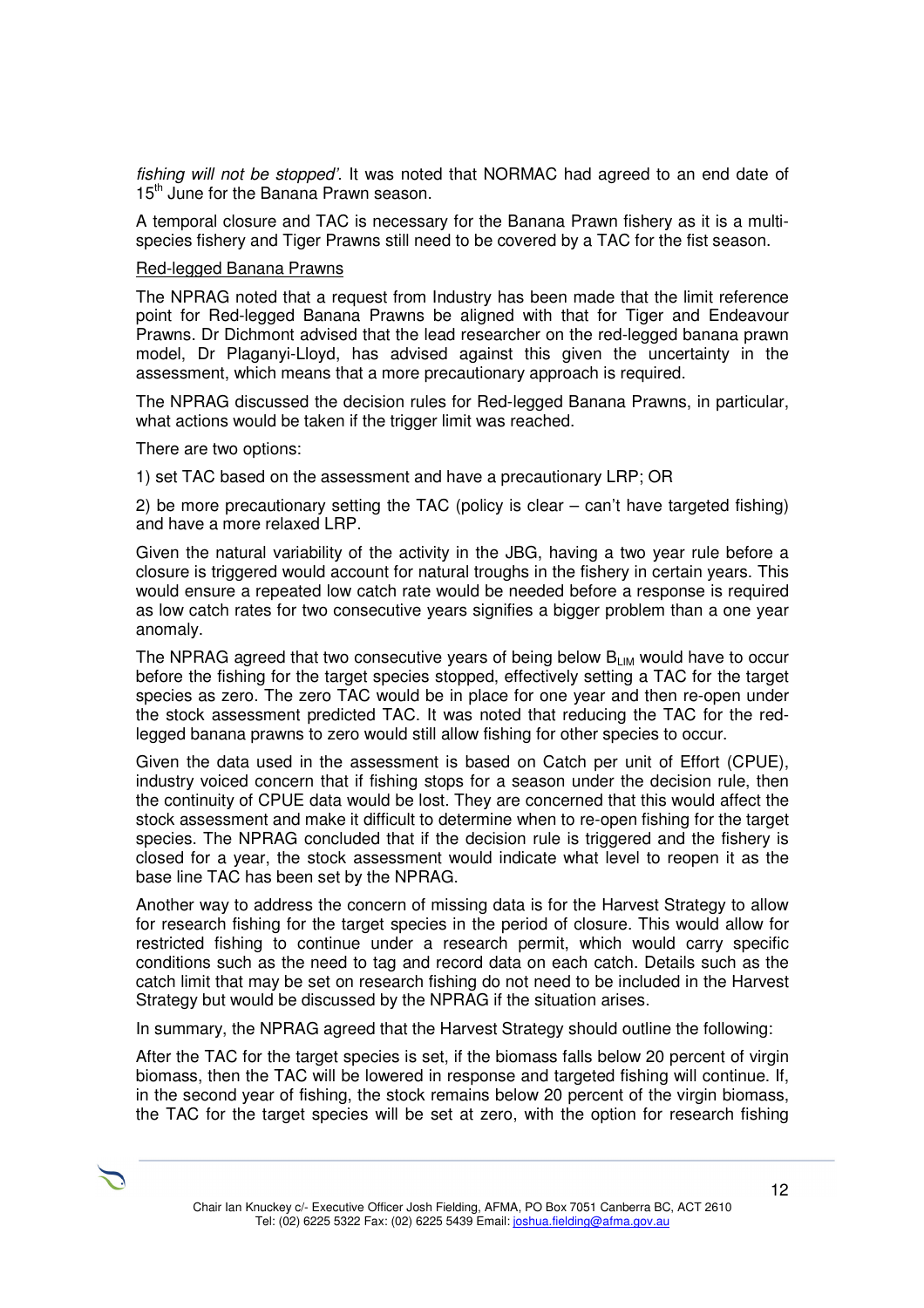under a scientific permit. Following a year of no targeted fishing, the TAC for the target species will be set using the estimate from the stock assessment model.

The NPRAG asked if Dr Plaganyi-Lloyd's model was able to predict the level of recovery of a species if the TAC was set at zero. They also asked if the model could indicate how long the recovery would take.

## **Action NPRAG August 2011: 13 (AFMA)**

To communicate the NPRAG discussion on the two year rule and fishery closure to Dr Plaganyi-Lloyd and ask if the stock assessment model can predict the level of recovery of a species if the TAC was set at zero and if the model is able to indicate how long the recovery will be.

Ms Jarrett requested that the Harvest Strategy specifically states as a control rule that after the first year where  $B_{LIM}$  is reached, the TAC will be lowered to reduce the risk of a second consecutive poor year triggering a closure of the red-legged banana prawn fishery.

#### King Prawns

The NPRAG agreed that seasonal closures currently in place for King Prawns provide the best protection for the species. The NPRAG agreed to add King Prawns in the 'Byproduct Limits and measures' table with the catch limit to state 'no limit due to extensive spatial and temporal closures'.

## **Action NPRAG August 2011: 14 (Mr O'Brien)**

To send to AFMA a list of locations where spatial closures coincide with King Prawn habitat.

## **Action NPRAG August 2011: 15 (Dr Dichmont)**

To incorporate changes to the Harvest Strategy made at the NPRAG and take to the Harvest Strategy workshop in September

The NPRAG noted that following the September Harvest Strategy workshop, AFMA will take ownership of the NPF Harvest Strategy and will be responsible for any further changes or updates in the future.

#### **Agenda item 8 Strategic Assessment**

The NPRAG was presented with a draft report on the NPF which will be used by SEWPaC to conduct a Strategic Assessment for the fishery, given that a new Management Plan will be in place for the Fishery in 2012. The NPRAG provided comment on the draft document. As well as some small typographical edits, the document will be updated to include information from the most recent draft of the Harvest Strategy, briefly outline co-management arrangements in the fishery and will mention the Marine Stewardship Council certification of the fishery.

## **Agenda item 9 Other business**

Assessment timeline for Tiger Prawn and Banana Prawn

Dr Buckworth gave the NPRAG an overview of an indicative timeline for the assessment process for Tiger and Banana Prawns. The main problem is that in some years, the